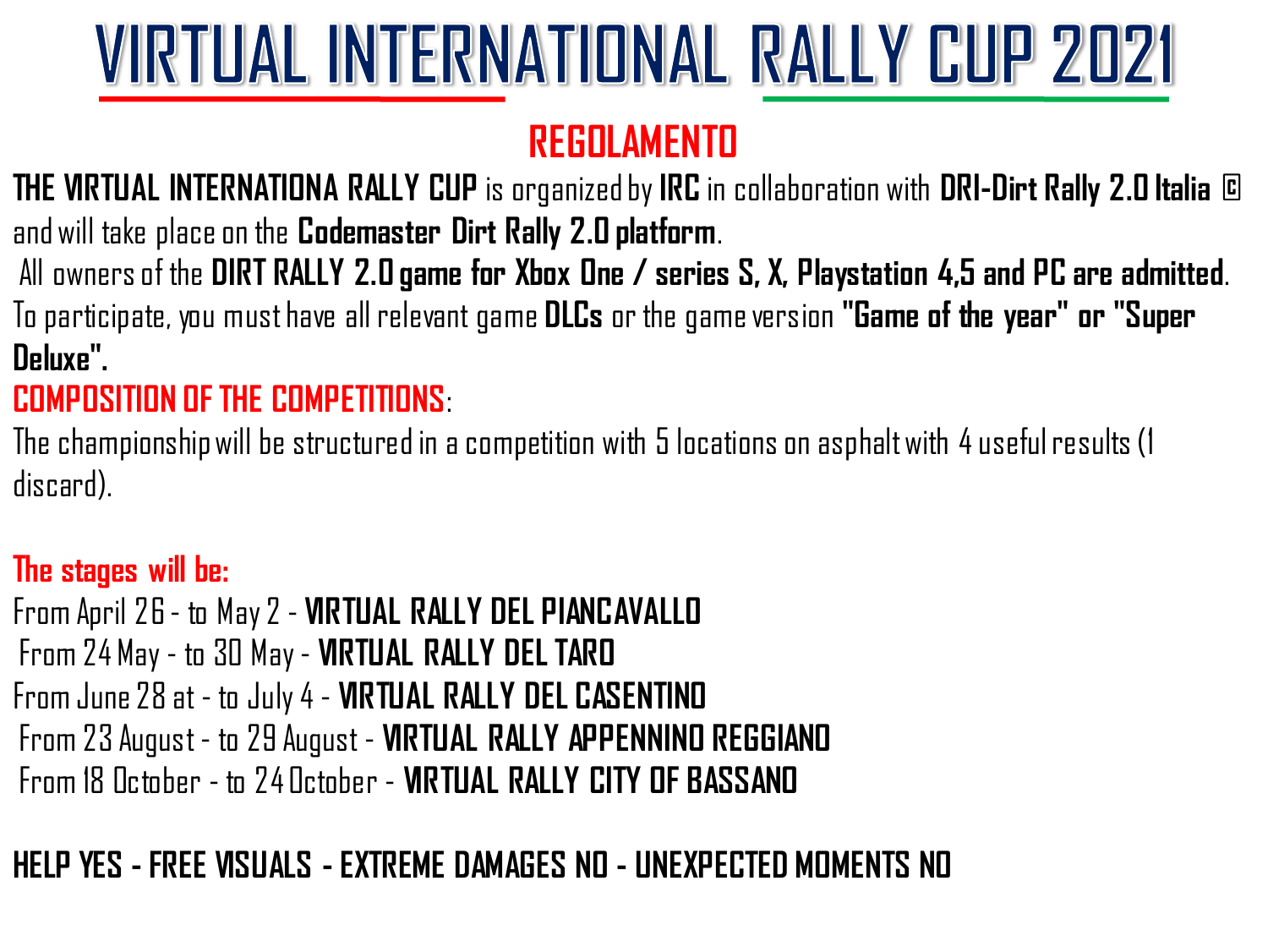## **RACE CLASSES:**

The car classes that can participate in the race will be the following:

### **R5 - WRC Up to 2000cc - F2 Kit Car - R2 - NR4/R4**

The following additional trophy will also be awarded within the main **VIRTUAL INTERNATIONAL RALLY CUP**  championship:

**PEUGEOT TROPHY** for the best classified driver, in classes R5 - R2 - WRC Up to 2000cc who will take part in the competition aboard a **Peugeot car**.

## **SIGNING UP:**

Registration and participation in the championship is totally free. **Each driver is required to fill in the registration form (available on the facebook page of DRI-DIRTRALLYITALIA2.0 or on the DIRTRALLYITALIA website),** choosing the car class and the car for the championship.

#### **It is not allowed to participate in multiple classes**

In the event of multiple registration requests made, only the first receipt will be kept valid, except for written requests to be made to dri@dirtrallyitalia.com. The car chosen and indicated in the form at the time of registration must be used throughout the competition, under penalty of disqualification from the race. Registrations will close seven days before each event and will reopen immediately after the publication of the rankings. Only the drivers who register before the second race will compete for the championship. Subsequently it will be allowed to register but will compete only in the individual absolute rankings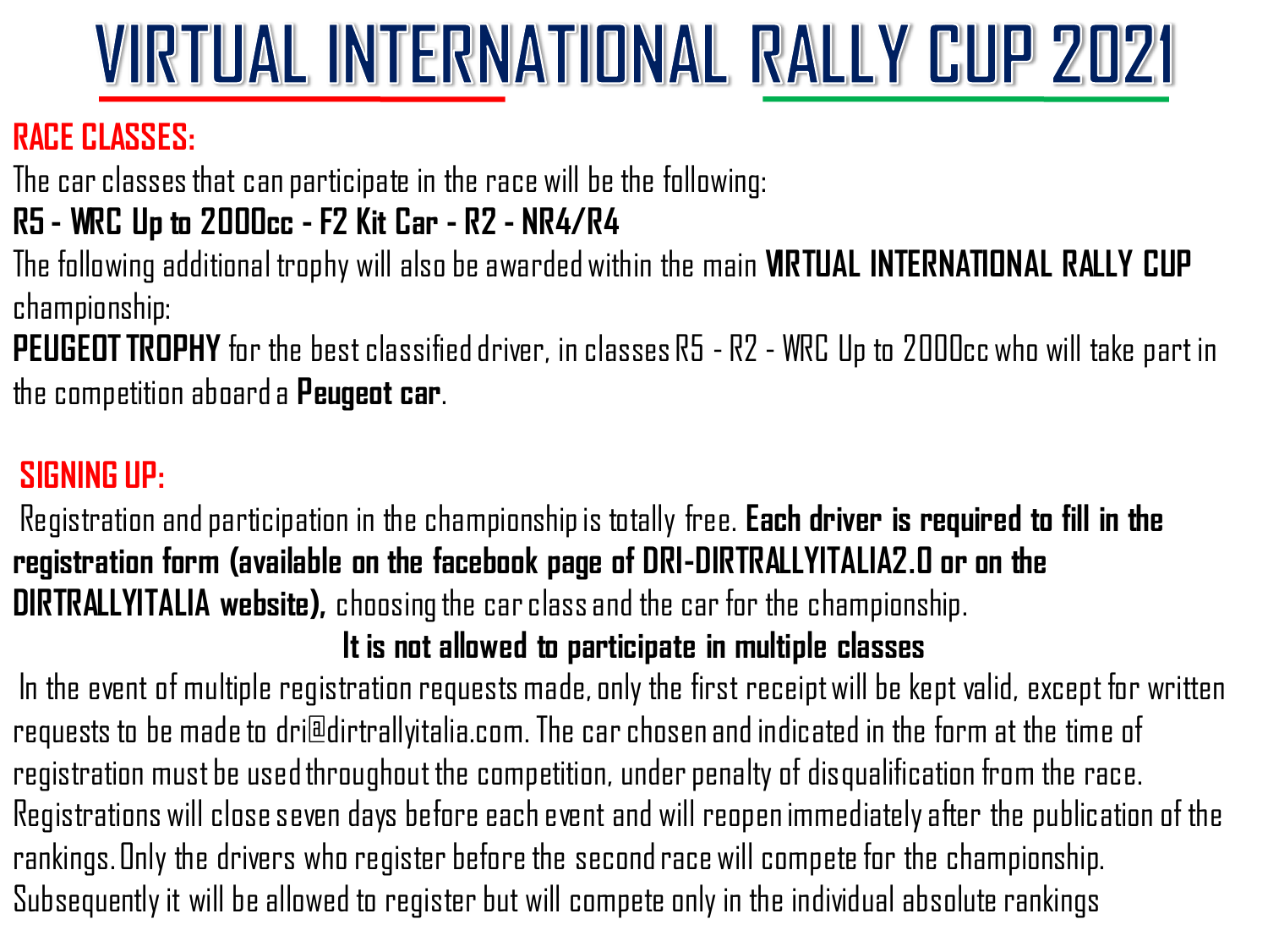### **LINKS FOR MODULES AND CLUBS:**

**Registration form link:** http://bit.ly/iscrizione-virc **Link Club R5**: https://dirtrally2.dirtgame.com/clubs/club/380571 **Link Club Up to 2000cc**: https://dirtrally2.dirtgame.com/clubs/club/380569 **Link F2 Kit Car:** https://dirtrally2.dirtgame.com/clubs/club/380574 **Link Club R2**: https://dirtrally2.dirtgame.com/clubs/club/380572 **Link Club N4**: https://dirtrally2.dirtgame.com/clubs/club/380573 Requests to clubs will be accepted starting from 1 APRIL 2021 and will therefore remain in PENDING until that date.

## **RANKINGS AND SCORES:**

All registered drivers will be able to freely compete in the 5 stages. Each single stage will have class and absolute rankings. The scores of the class rankings of each championship will be assigned as follows: **1st Classified 15pti - 2nd Classified 12pti - 3rd Classified 10pti - 4th Classified 8pti - 5th Classified 6pti 6th Classified 5pti - 7th Classified 4pti - 8th Classified 3pti - 9th Classified 2pti - 10th Classified 1pto** In the event of a tie at the end of the championship, the winner will be the one with the most placingsin 1st place. In case of further tie, the 2nd place. And so on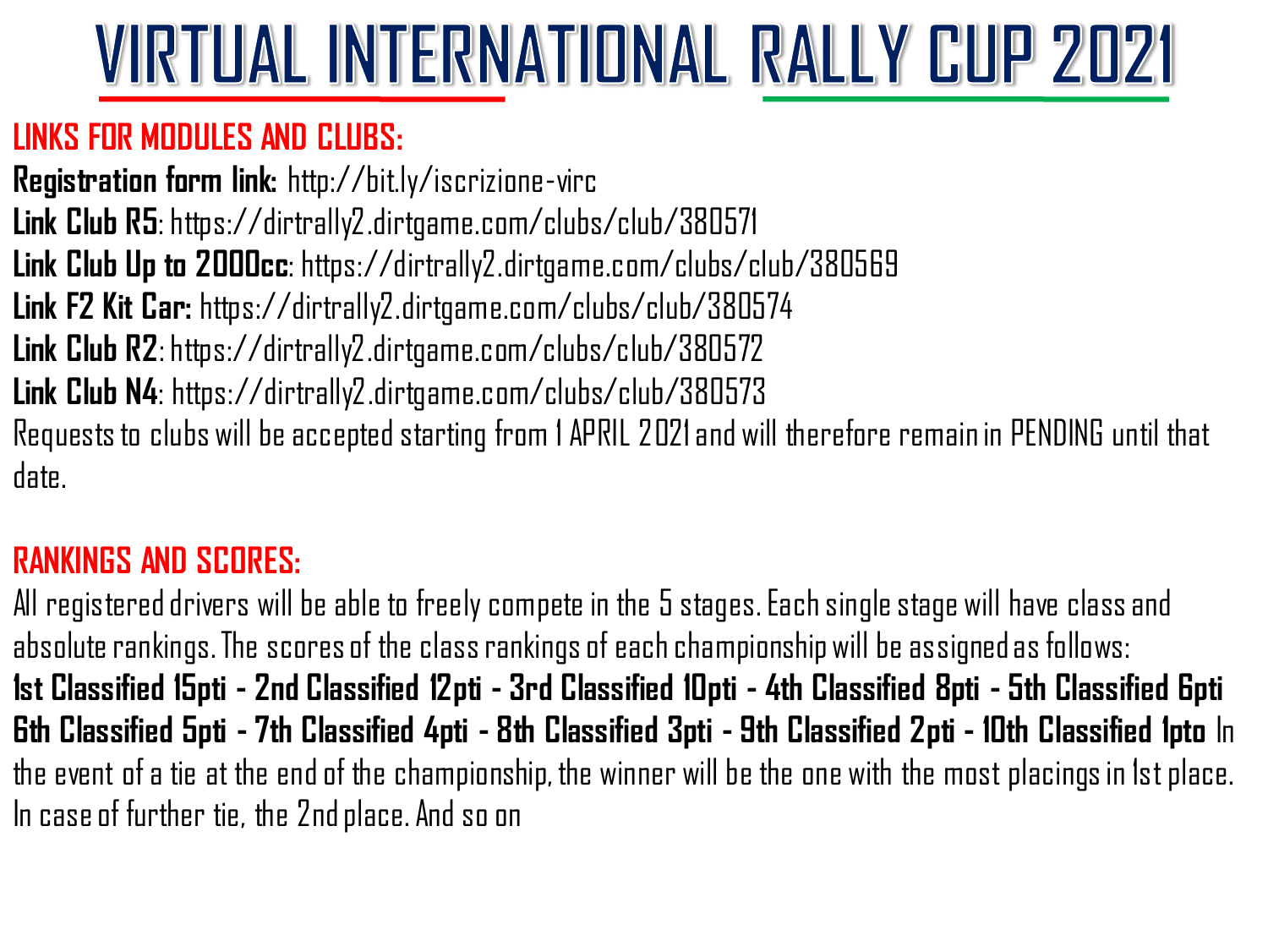## **AWARDS:**

The final awards ceremony will take place during **the grand IRC end of year gala** (date and place to be defined). The first three drivers in each category will be awarded with an IRC cup and gadget. The dinner will be offered by the organizers while the trip will be borne by the pilot. In case of inability to show up at the final ceremony, the prizes will be sent with shipping to be paid by the organizers. The winners of the Peugeot trophy, on the other hand, will be sent a plaque for the final victory, again at the expense of the organizers.

### **PROBLEMS AND APPEALS:**

In case of connection or technical problems that prevent the recording of time on the server, the procedure will he as follows:

-the time actually obtained will be considered manually only by providing a photo or a screenshot. The photo will be valid only if taken at the general classification at the end of the test.

-an imposed time will be calculated in line with the performances in the other P.S. clearly showing the problem through a recording or a live test. In the absence of such documentation, the pilot will be considered withdrawn. **Appeals must be submitted exclusively by email to dri@dirtrallyitalia.com by the end of the event.**